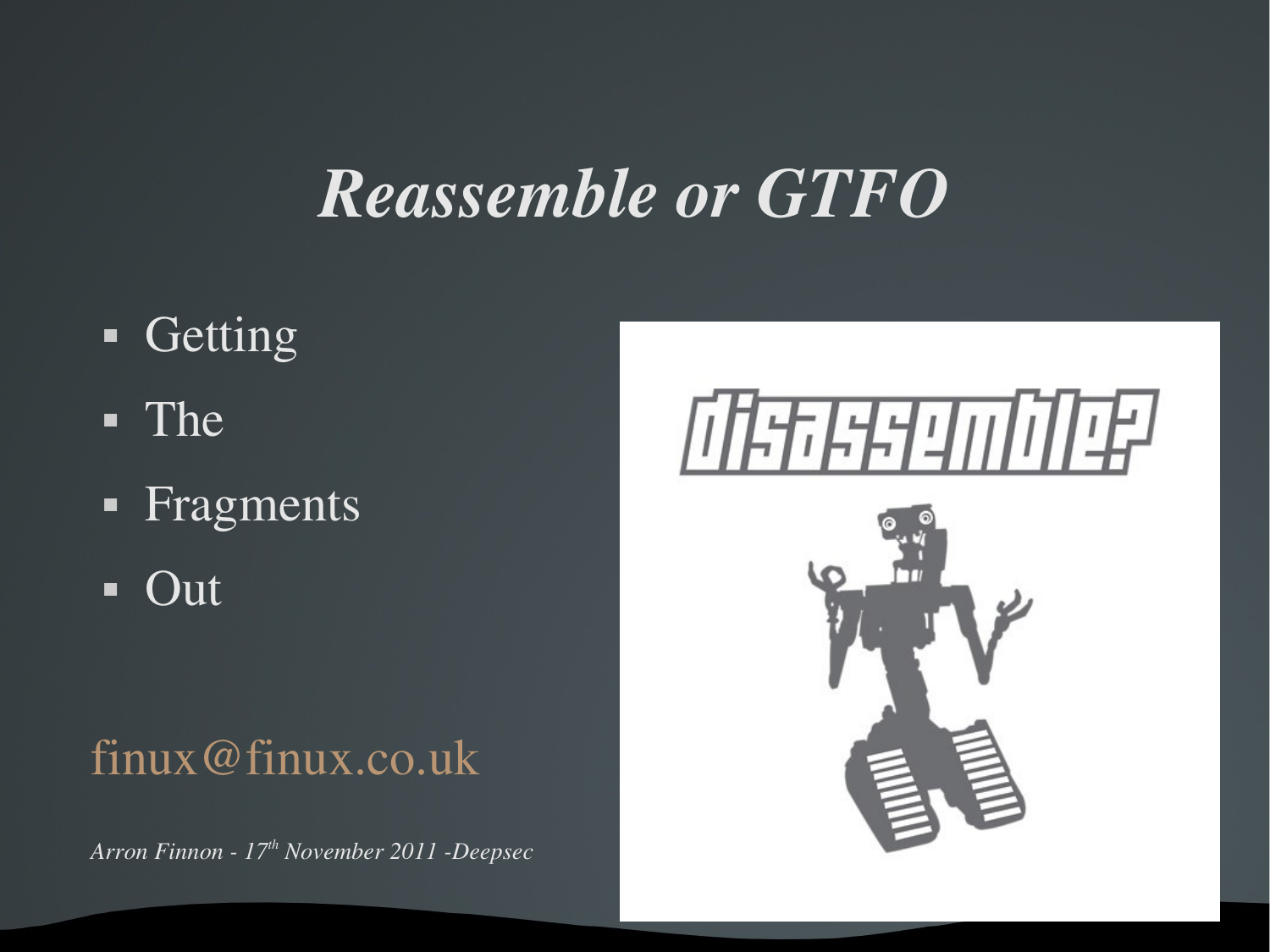*"Intrusion Detection Systems (IDS for short) main purpose is to monitor systems for signs of intrusion or malicious use. An IDS can either be protecting a single host, this is known as Host-based Intrusion Detection System HIDS, or protecting a network, this is known as Network-based Intrusion Detection System NIDS."* 

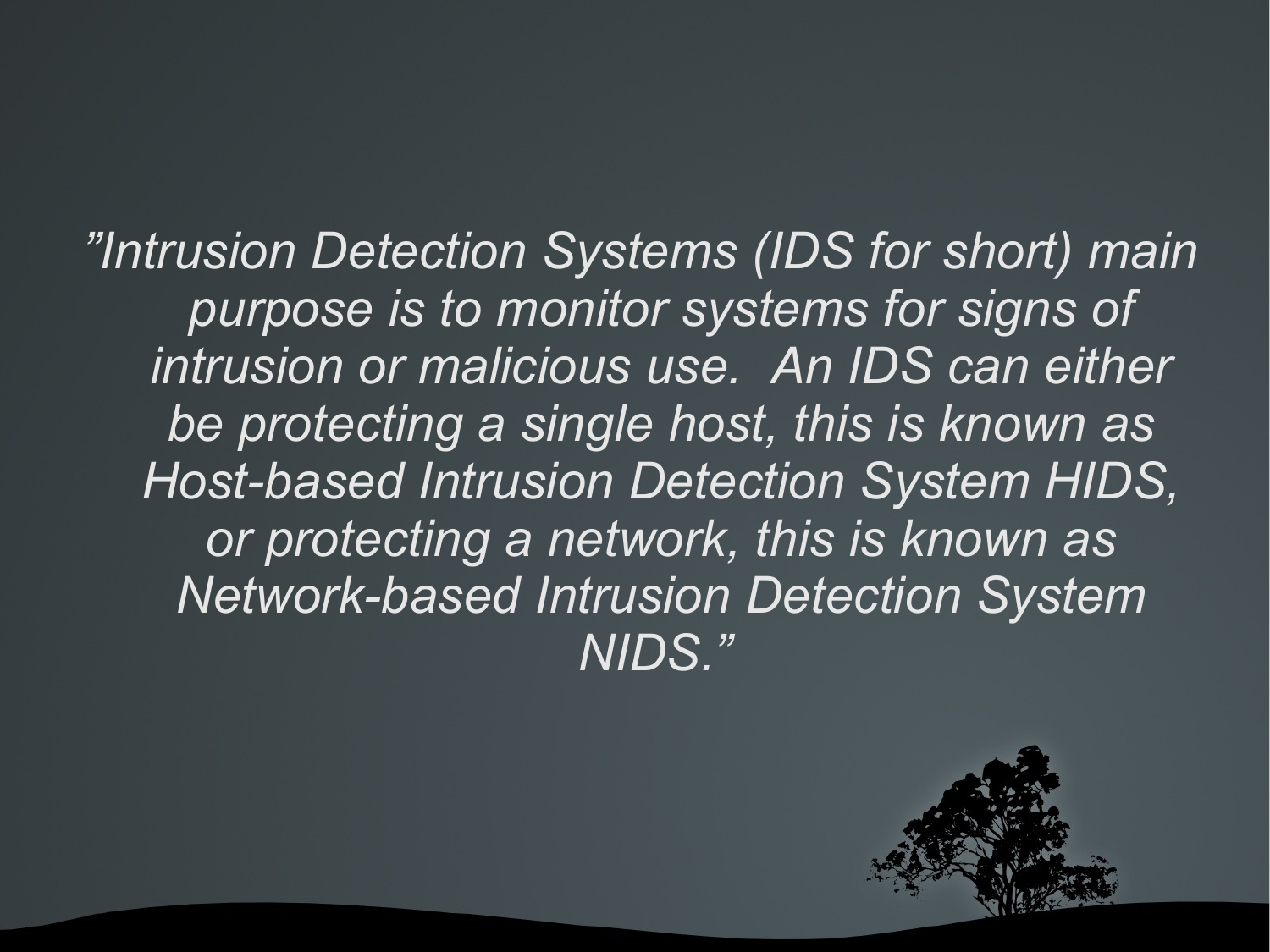" *@stevelord: @f1nux the 90s just called, they want their frag, flag and source port tricks back #everythingoldisnewagain "*

*<https://twitter.com/#!/stevelord/status/128029024172781569>*

The worrying thing, Mr. Lord isn't too far from the truth

It goes a long way in showing these issues are inherit and can not be simply "coded out".

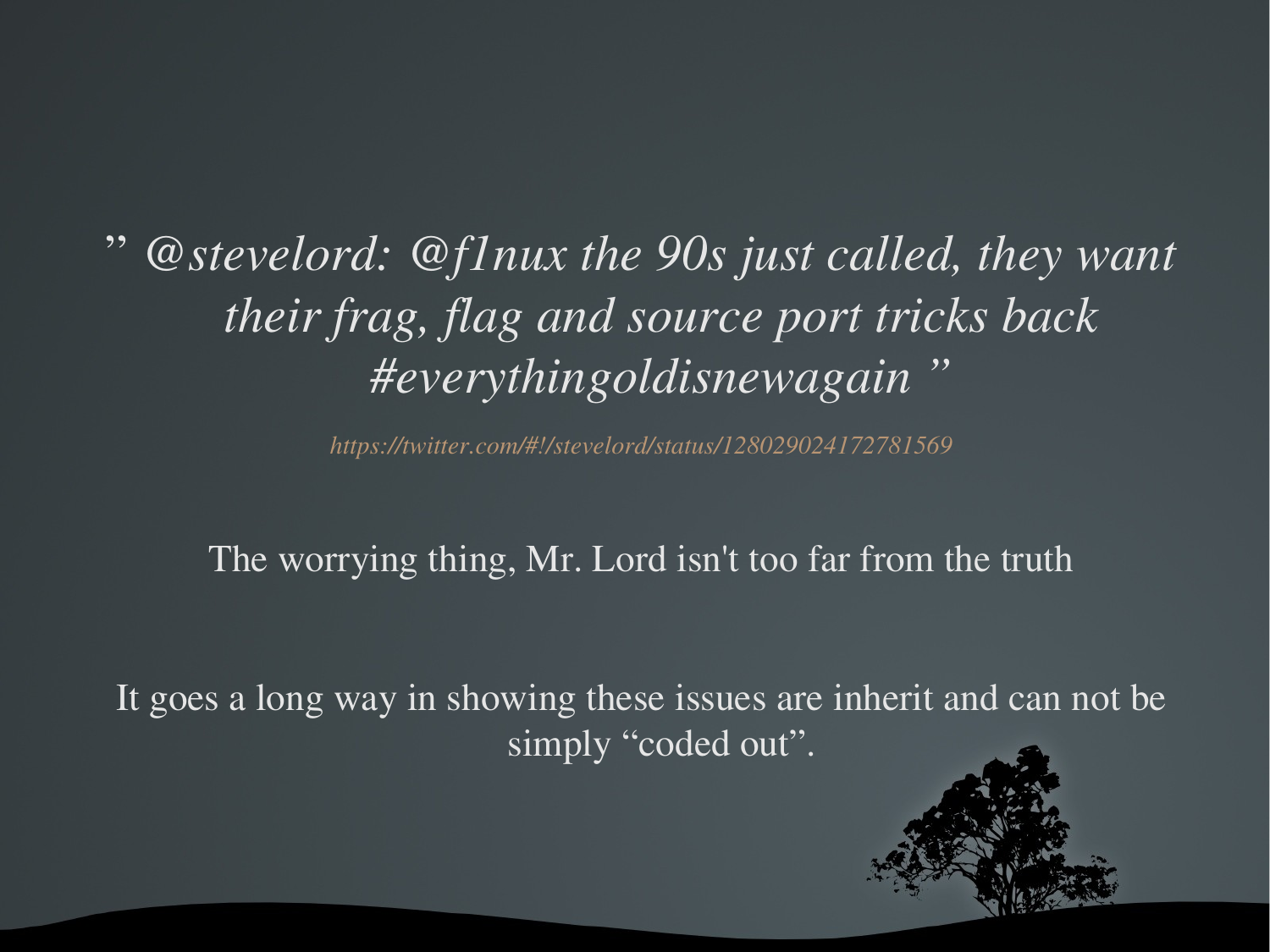# whois finux

- Attack Researcher of iDappcom
	- **We specialise in auditing IDS/IPS have some** awesome tools for it.
	- I research established, new and emerging evasion techniques and strategies.
	- I also investigate network threats with the aim of seeing how security devices fair against them
- I podcast and speak far too much

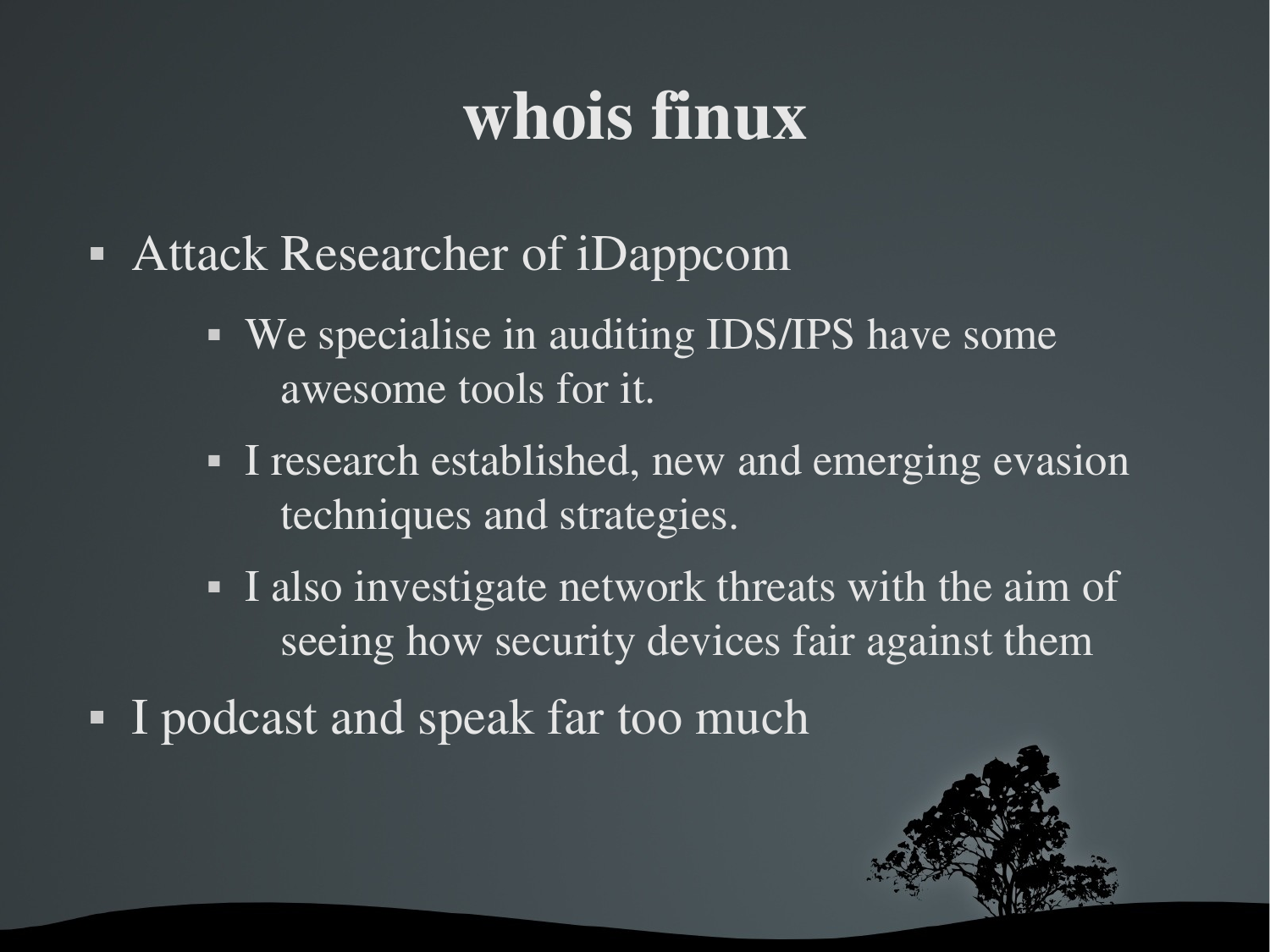### Get in contact

 $\blacksquare$  [finux@finux.co.uk](mailto:finux@finux.co.uk)

• Feel free to drop me an email. I can give you some links to some awesome stuff.

- $\blacksquare$  @f1nux
- [www.finux.co.uk](http://www.finux.co.uk/)
- [www.idappcom.com](http://www.idappcom.com/)

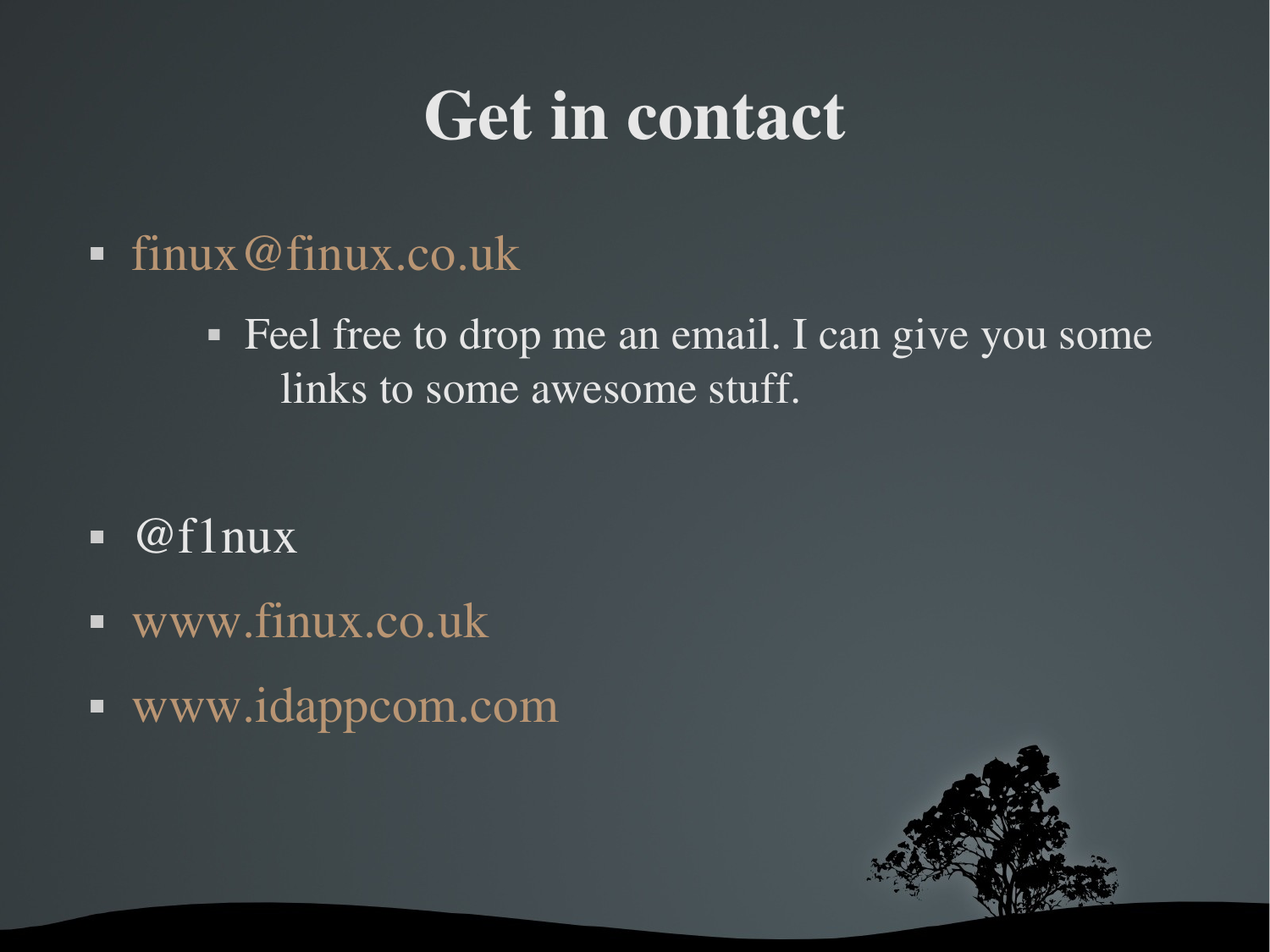# Today's Outcome

- You should have a basic understanding of how IDSes work
- You should have a basic understanding on the challenges faced by an IDS
- You should understand how an attacker could use these issues/challenges to evade detection

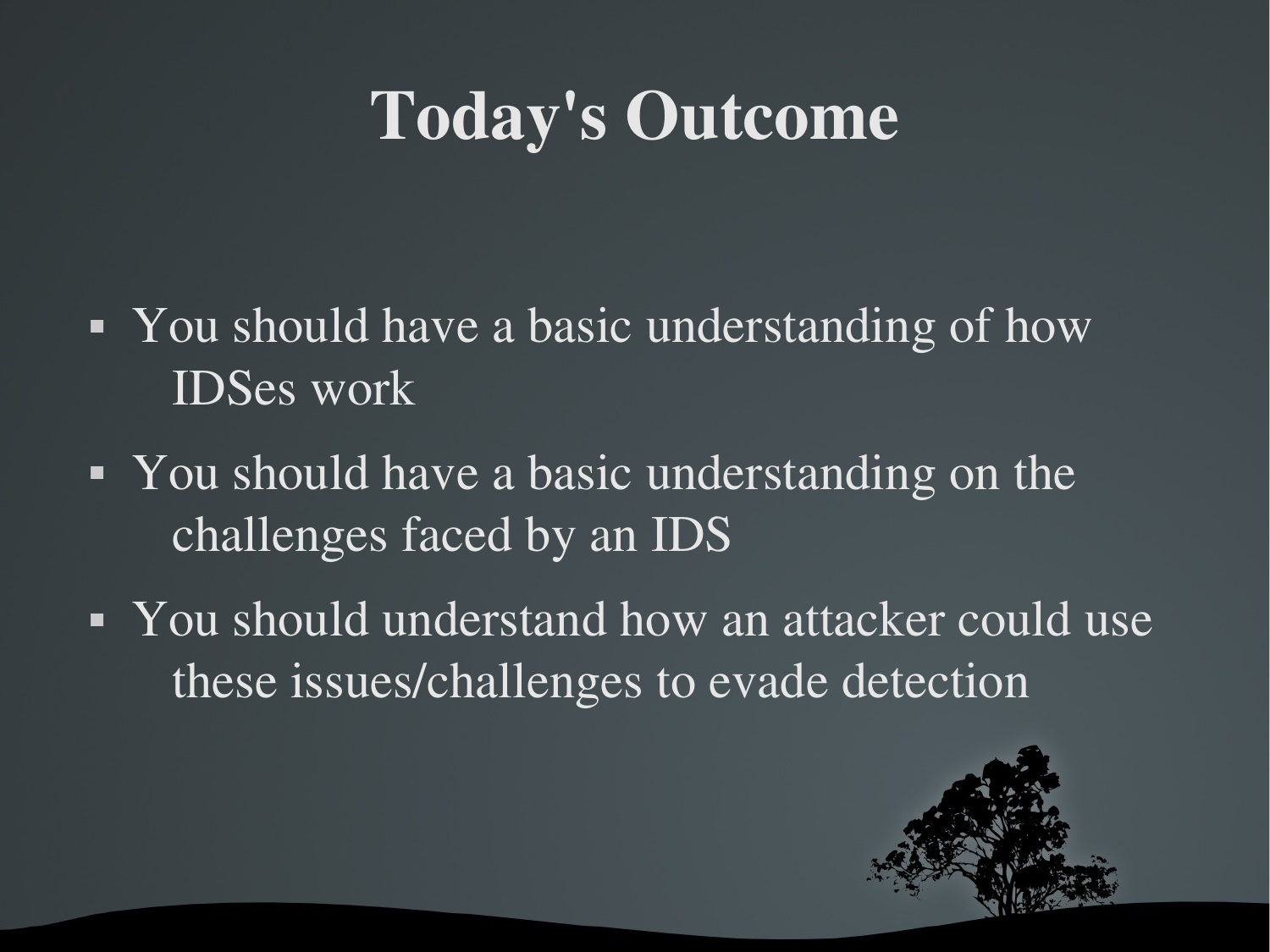# So what is an IDS

The reality of these Detection Systems is they analyse data to determine if a threat is in play. HIDS use a multitude of system information to basis its analysis on, such as logs, system events, connection states and so on. However due to it's somewhat introverted nature it has little prospective on events occurring on the network. The opposite can be said for NIDS, it's only source of information to base it's analysis on is data being transmitted over the network. NIDSes are unaware of what is happening on a host, and HIDSes are unaware of what is happening on the network.

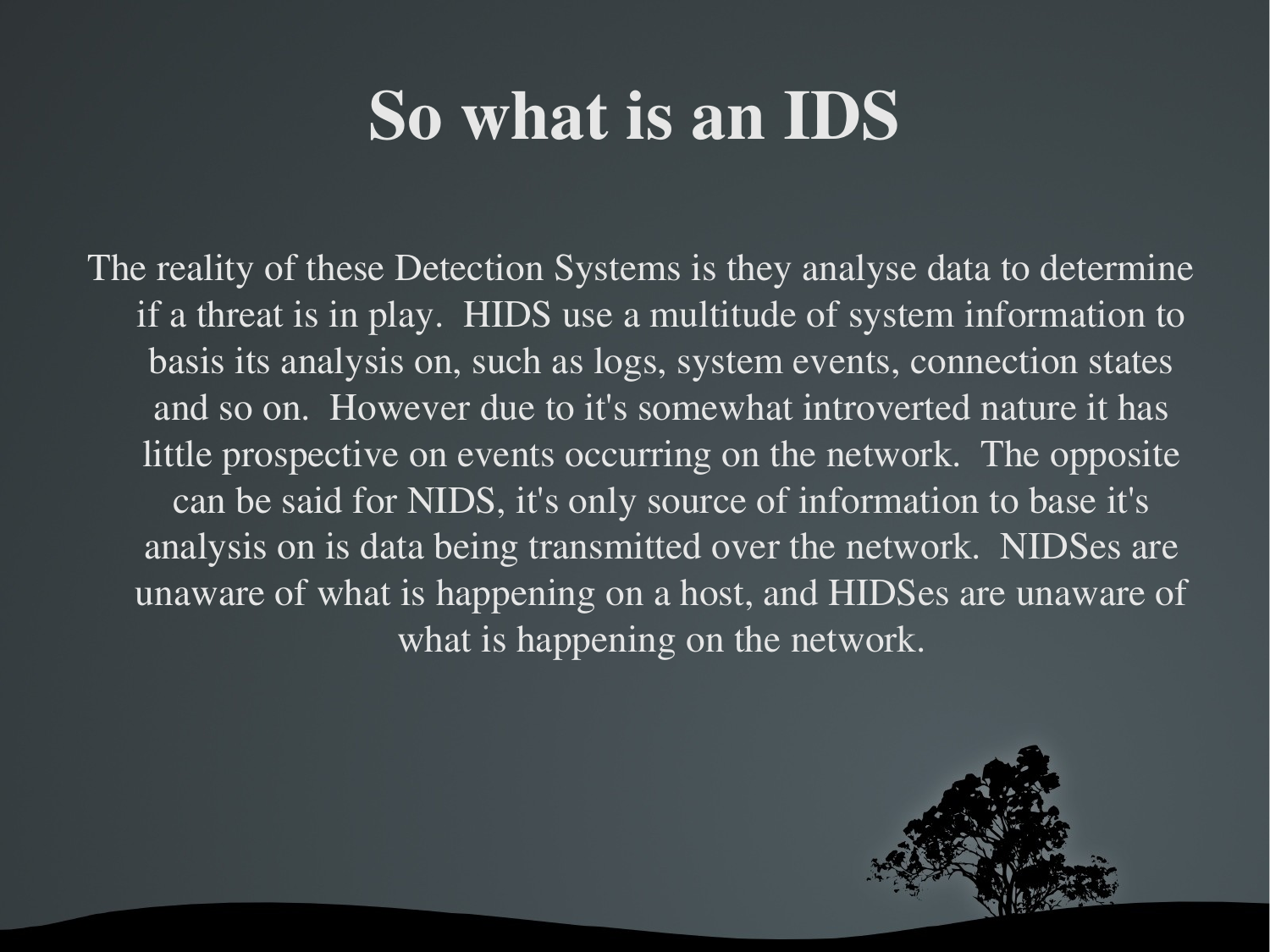# What is CIDF?

- Common
- **Intrusion**
- Detection
- **Framework**



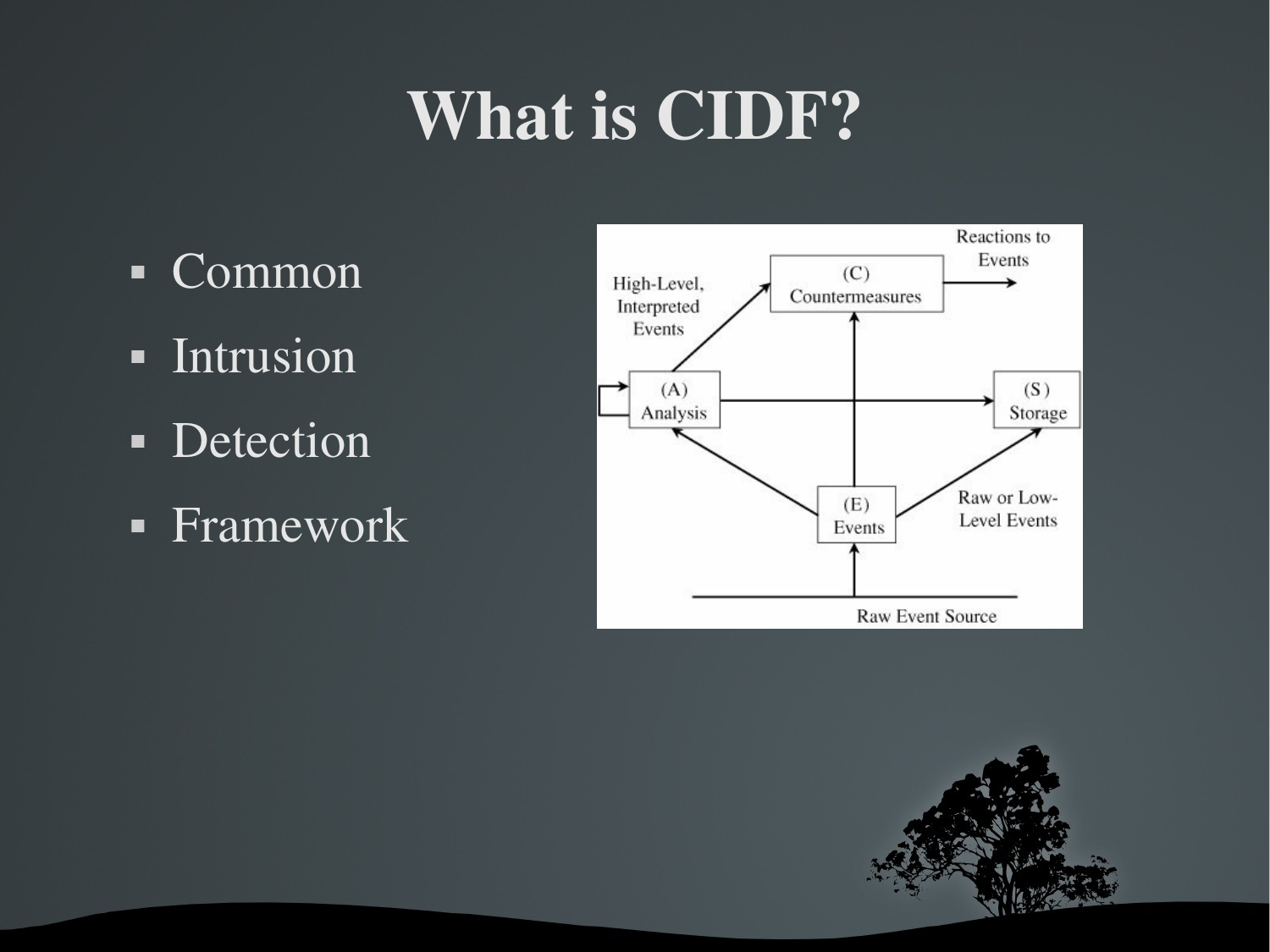# Typical Deployment



Typical Network IDS being deployed to detect intrusions. Its placement enables it to watch the LAN for issues

Typical Network IDS being deployed to detect attacks against the network. Its placement is before a firewall.

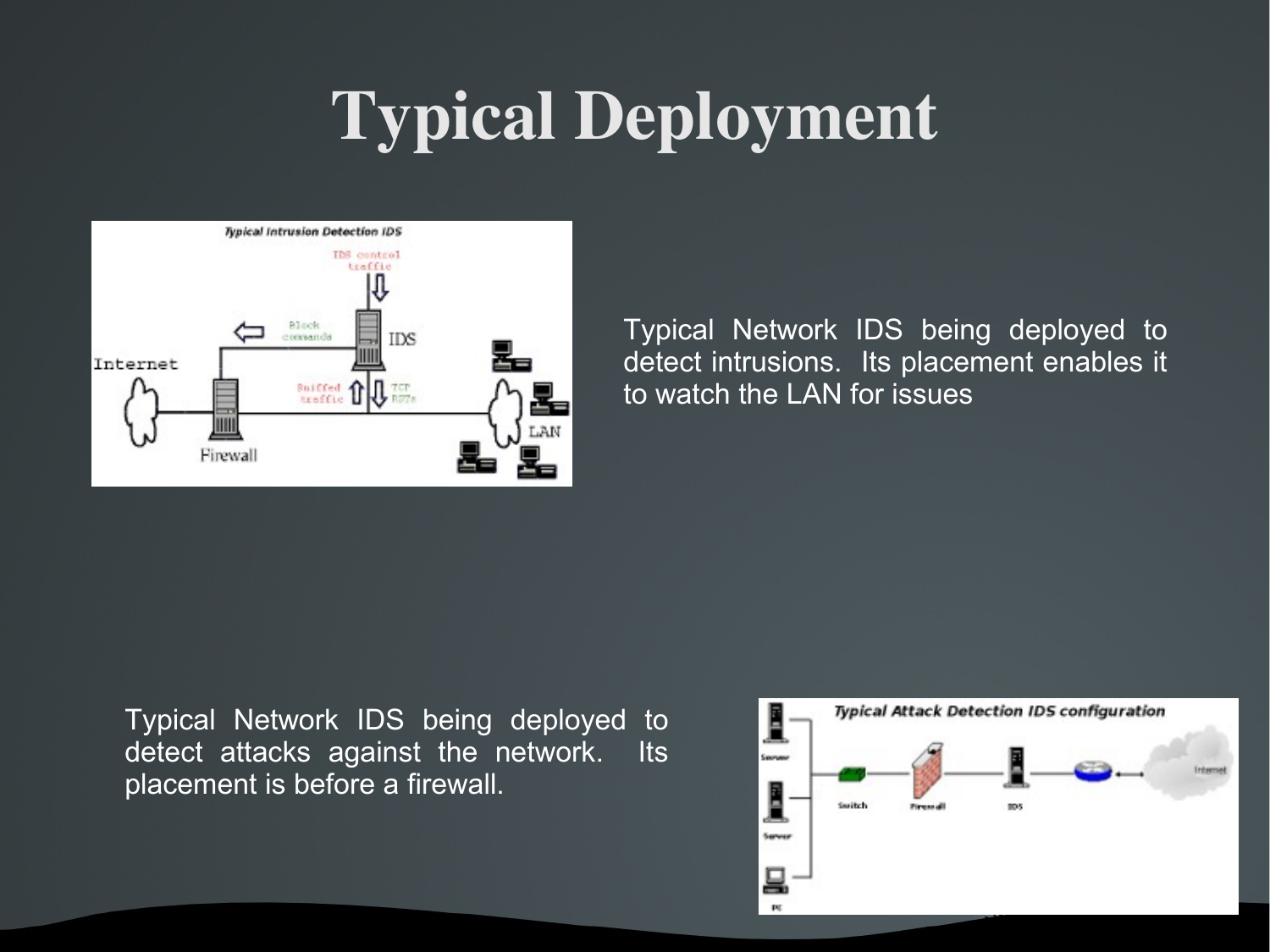### Host Vs Network

- Host Intrusion Detection Systems
	- HIDS use a multitude of "system" information to basis its analysis on
	- somewhat introverted nature it has little prospective on events occurring on the network
- Network Intrusion Detection Systems
	- Only source of information to base it's analysis on is data being transmitted over the network
	- NIDS are unaware of HOST issues

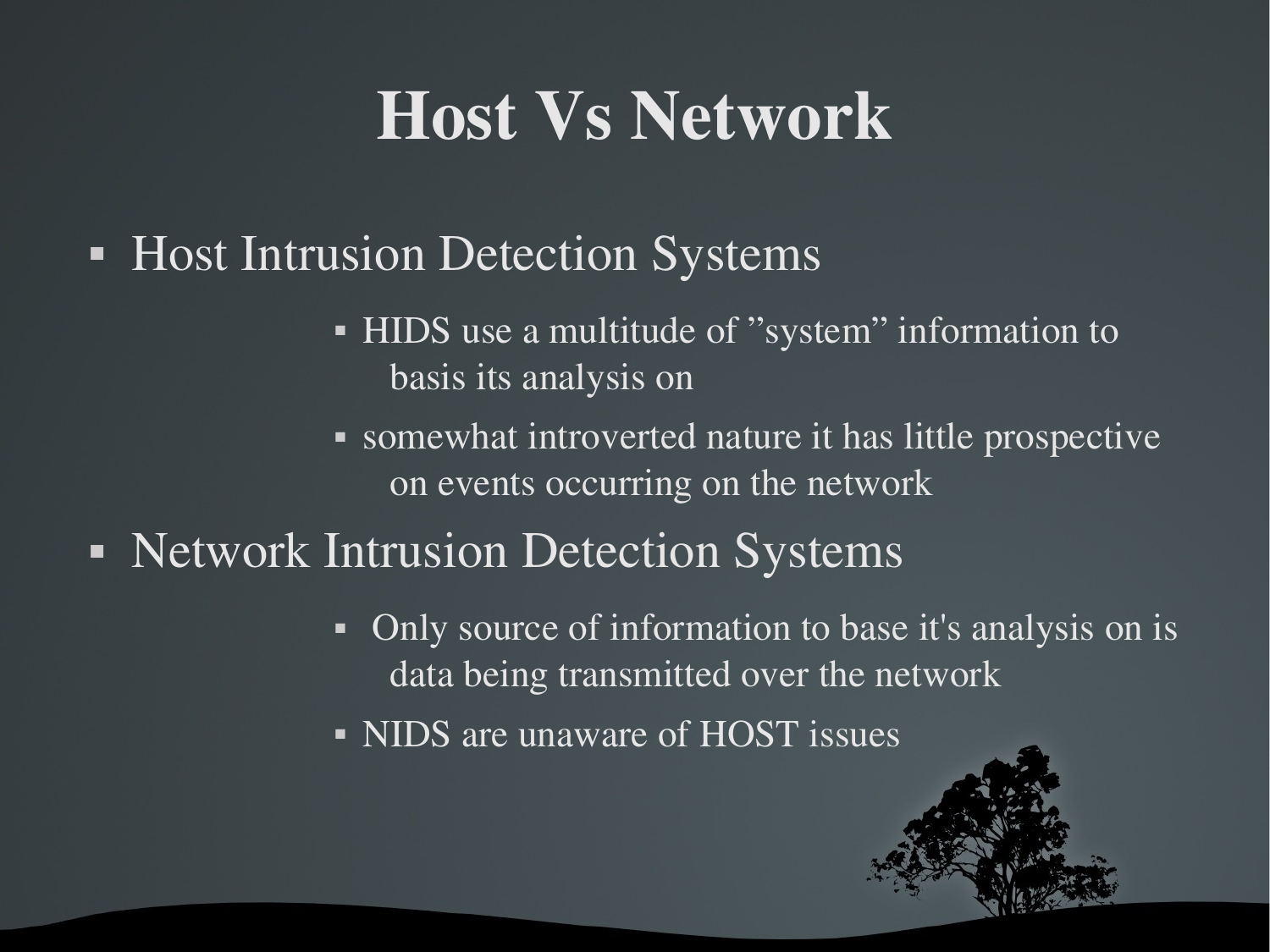# Issues faced by IDSes

- **Ambiguous RFC's**
- Inconstancies in implementations
- Lack of system resources
- Lack of data to analysis
- Protocols
	- Some are easy to workout in a single packet
		- $\blacksquare$  UDP port 53 ????
	- Some are not
		- **TCP** port 135 ????

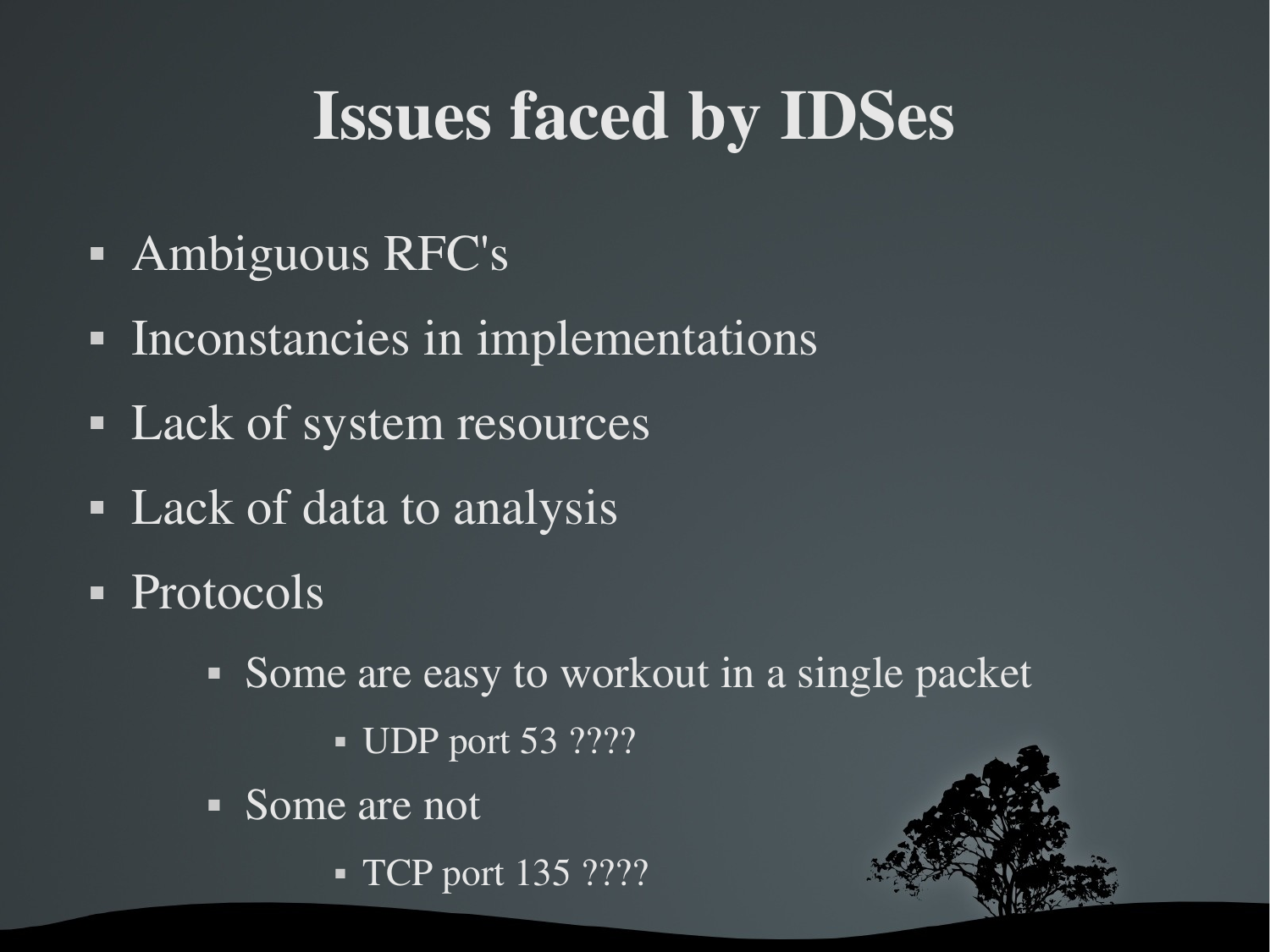# So what's the point

- Well surprisingly vendors tend to oversell IDSes abilities
	- Stops all known attacks
	- Anti-APT, Anti-LulzSec, will SAVE your company
- The thing is they DON'T talk about detection rates
	- If I sucked that bad I wouldn't want to go there too
- They DO talk about throughput
	- Doesn't help the device owner though
	- Blinky lights tell you its ON, doesn't tell you if its effective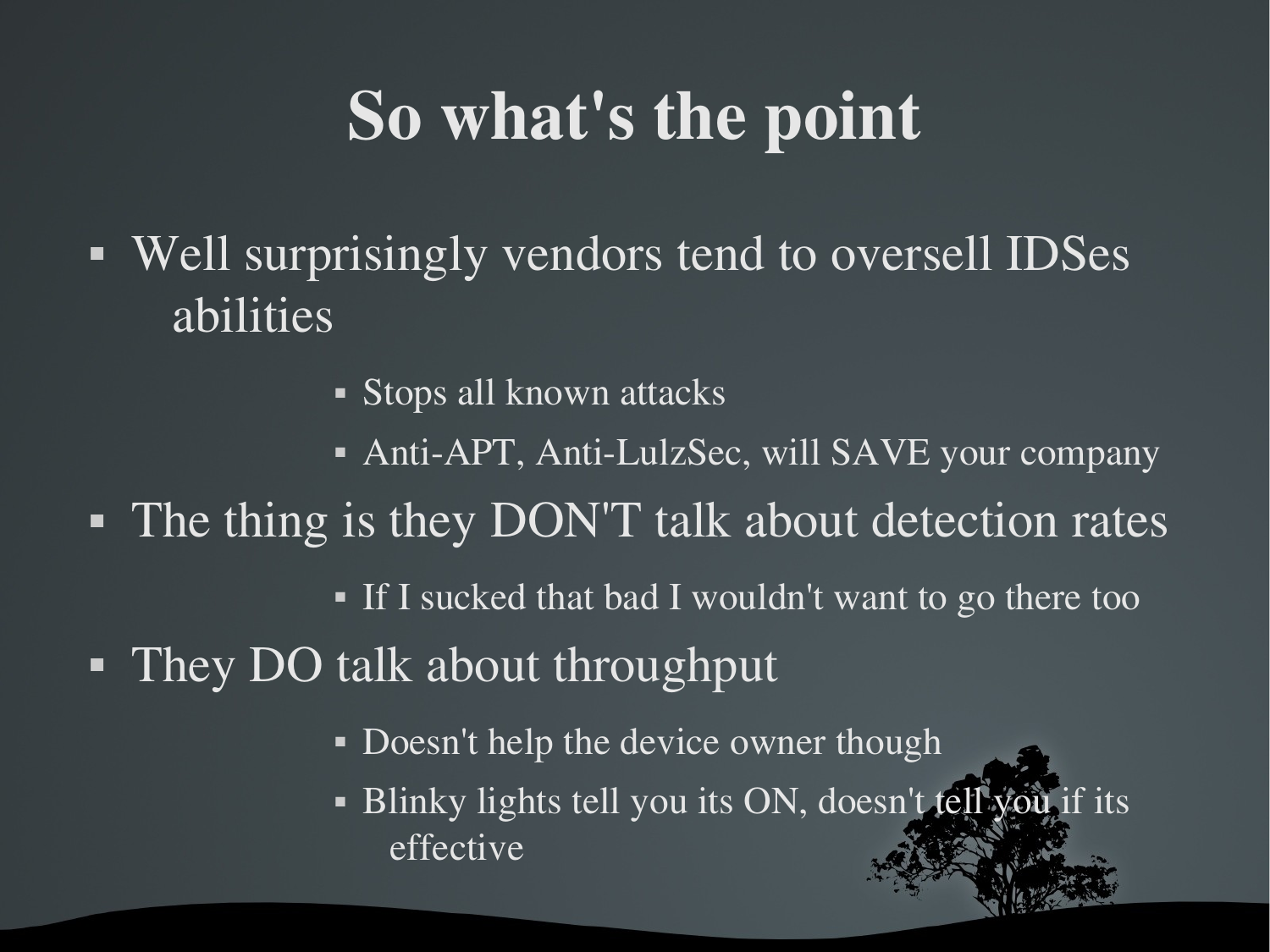# Some simple evasions

- Signature Matching
	- AAAAAAAAAAAAAAAAAAAAAAAA
	- Snort rule for detecting shellcode
	- Oh yeah, that's because all  $h@x0r5$  use A's for their buffers
- **HTTP Compression** 
	- GZIP'd and CHUNKED transfer encoded
	- IDS has no way of knowing what and when the payload will stop.

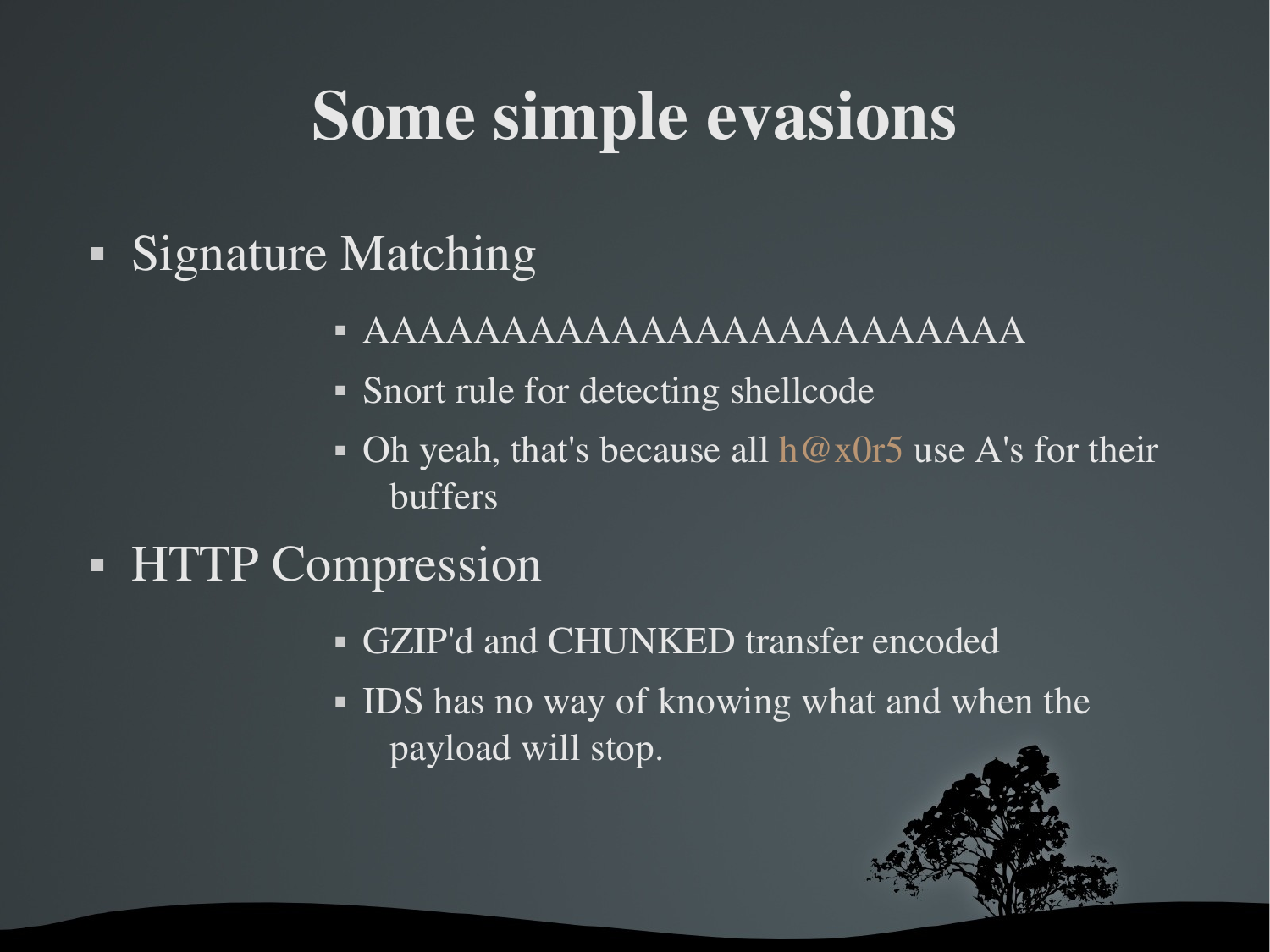### The horrible truth

- Lots of IDSes only inspect the  $1<sup>st</sup>$  xx amount of bytes. Normally about 300 or so.
	- Why on earth would you do that
		- Throughput, processing takes time!
		- I can send lots of junk mwhahaha
- Inherently IDSes tend to "fail-open"
	- There is a few reasons why
		- For starters they tend to be passive listeners.
		- Who wants to be the company that takes down your bank over an error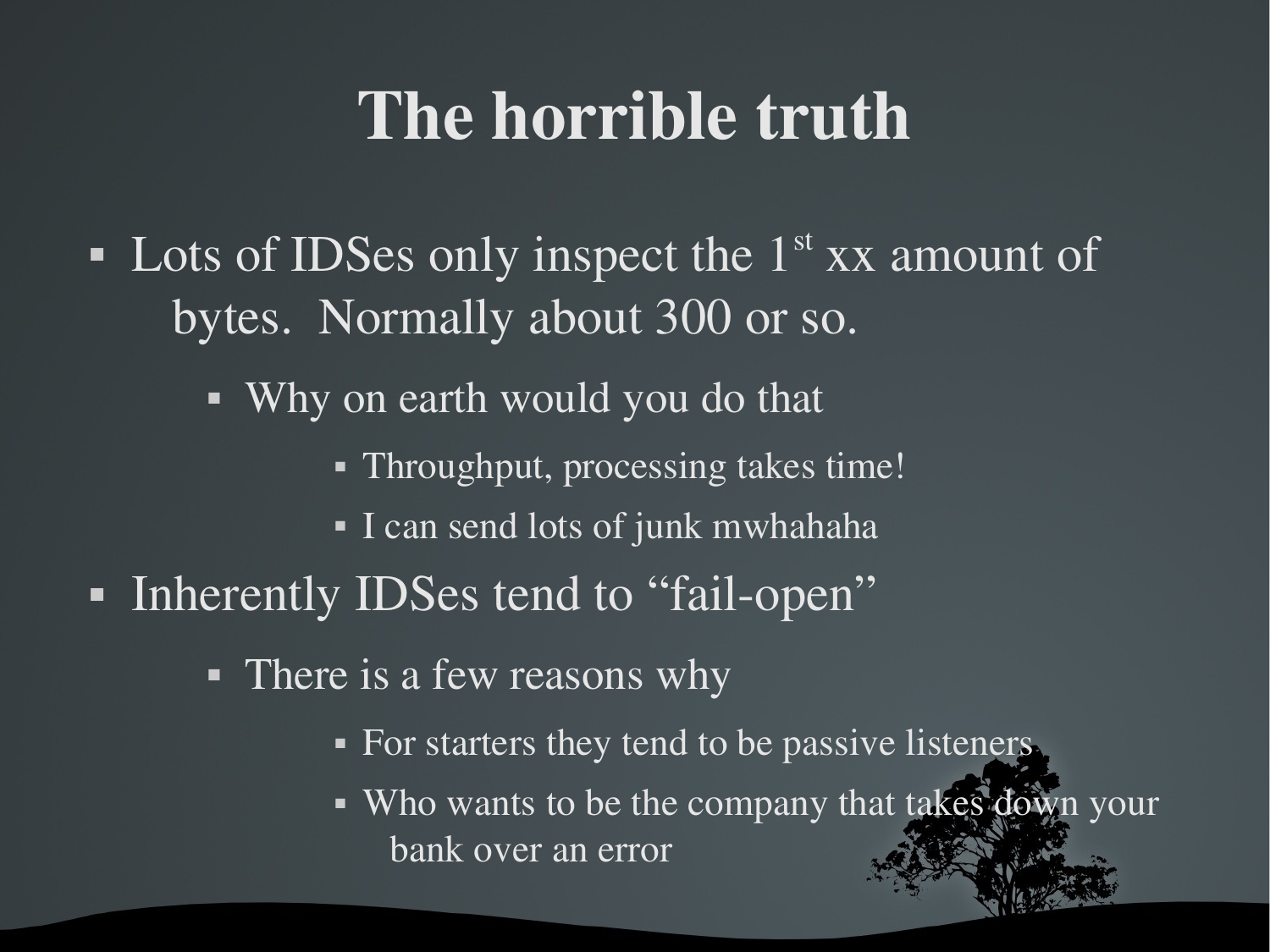# Attacking NIDSes

The process of taking an unordered sequence of packets, and reconstructing them is called "reassembly"

This is only x1 of many techniques that can be used

Of course many IDSes don't fair well in reassembly at all. Snort is a great example of this

Attacking how an IDS interprets a data stream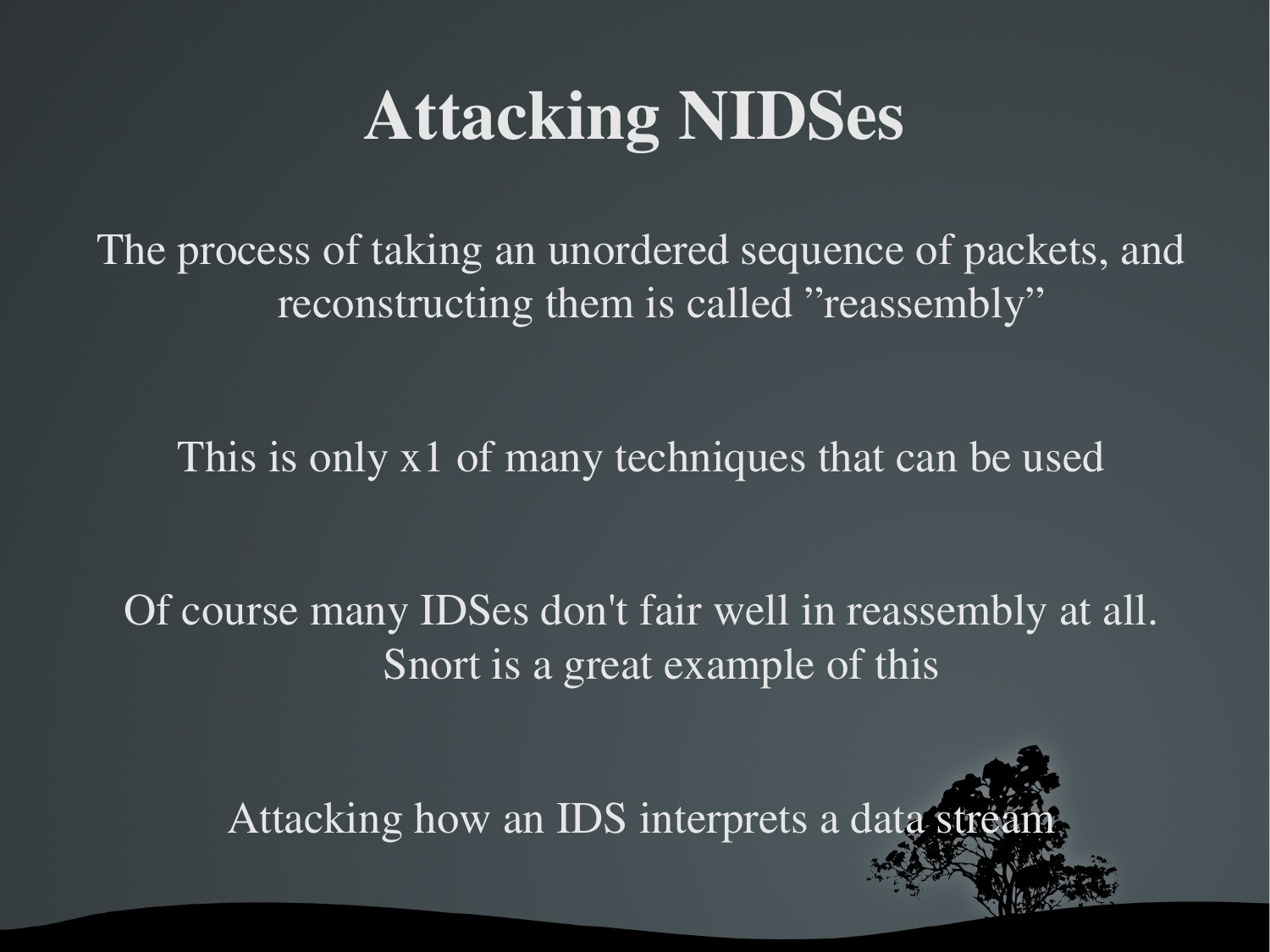*\*\*Sniggers\*\**

### Insertion Attacks

\*\*You have lost your inner-child if you are not sniggering at that statement!\*\*

#### The aim is;

To trick the IDS into accepting packets that the end-point will reject .i.e. you have inserted data into its processing/reassembly

*\*Insertion attacks disrupt stream reassembly by adding packets to the stream sequence numbers*

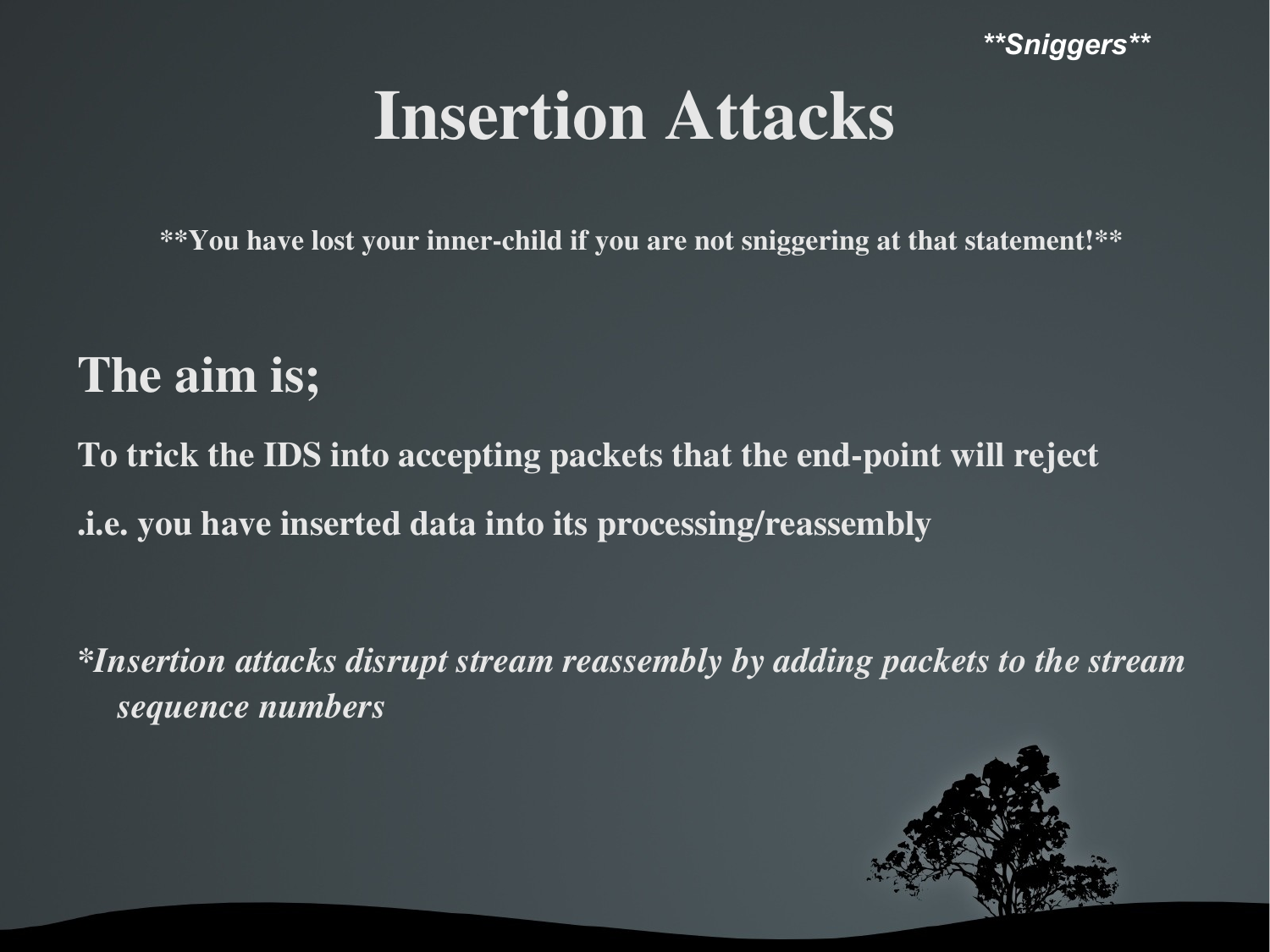# example

#### GET /cgi-bin/phf? HTTP/1.1

Pretty easy to detect, a simple signature could be written!

#### GET /cgi-bin/pleasedontdetectthisforme

Something as simple as; if the IDS is not checking IP checksum's, then the endpoint is likely to reject them .i.e. the stuff in the red

Pretty much a guaranteed to be dropped going over the internet. Unlikely to be effective locally though. However an attacker could "insert" packets for reassembly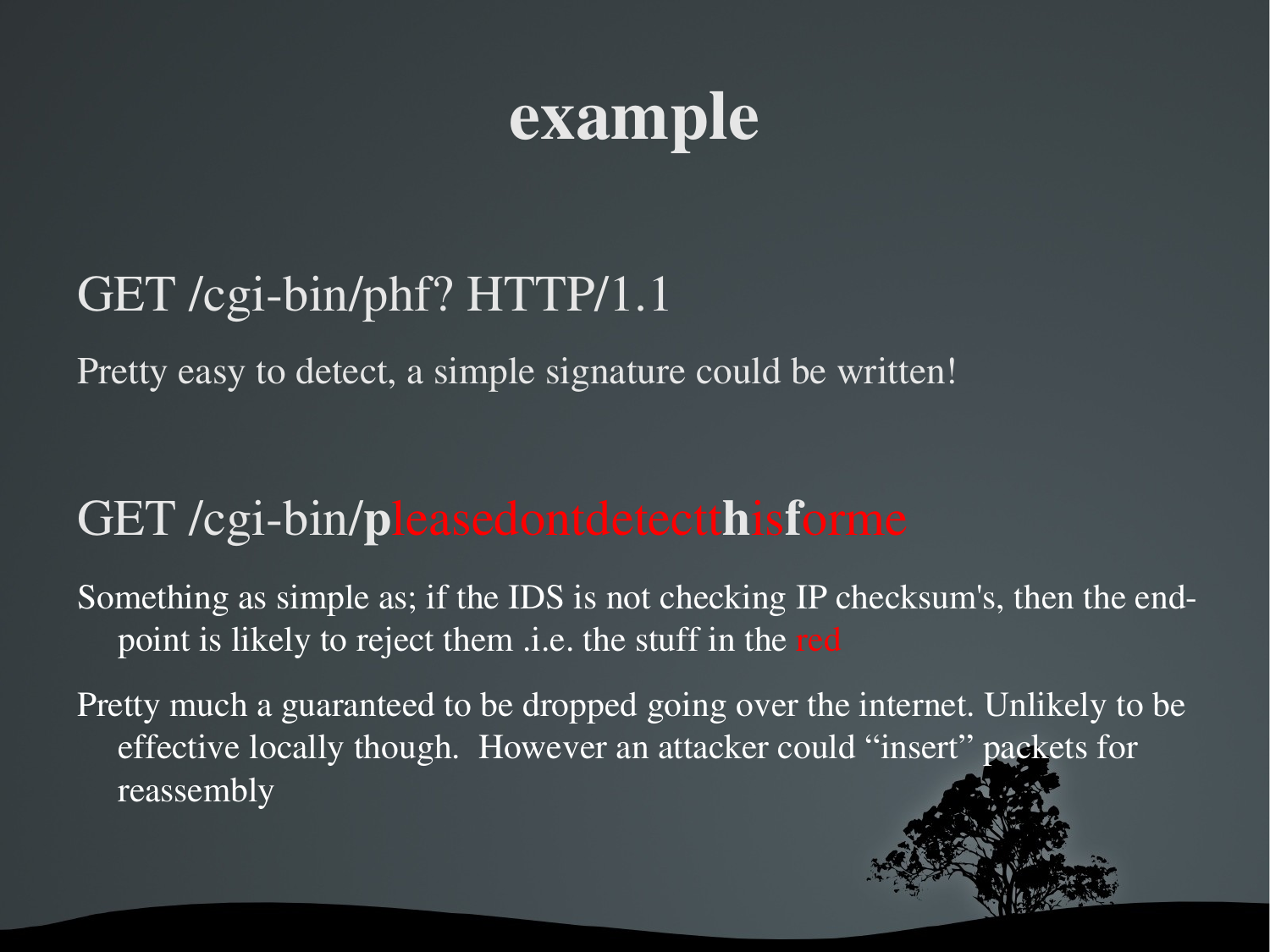### **Evasions**

#### The aim is;

That the end-point will accept packets that the IDS rejects The "accuracy" of the IDS has been defeated Whole streams could go by unchecked! We have "evaded" IDS reassembly

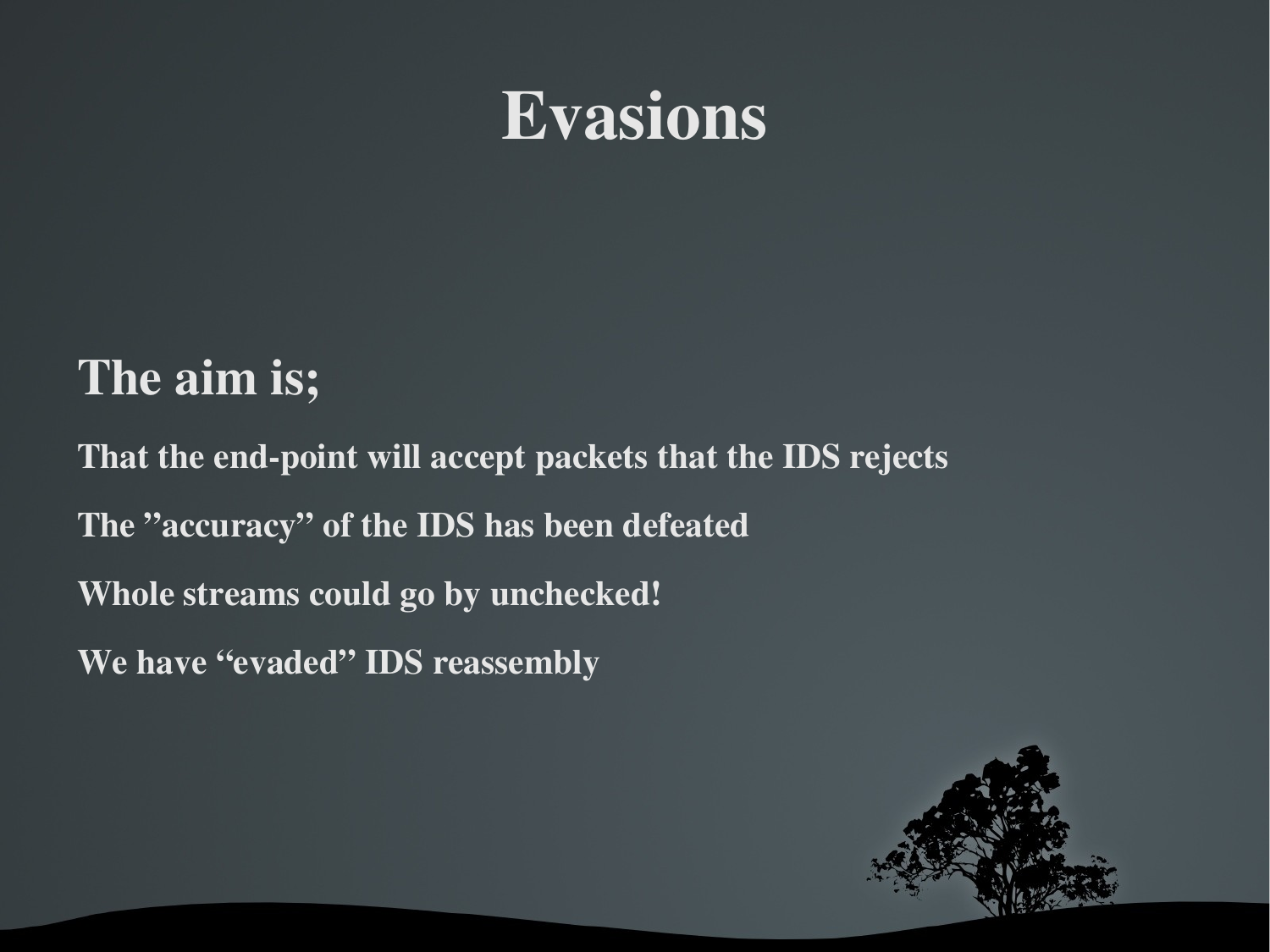

#### DF Flag

Do not Fragment Flag could be used in a situation where the end-point MTU (Maximum Transmission Unit) is larger than the IDS's MTU

#### **TCB**

Transmission Control Block in essence is a data structure that keeps information relevant to a TCP connection

*TCP sequencing is an important factor!* 

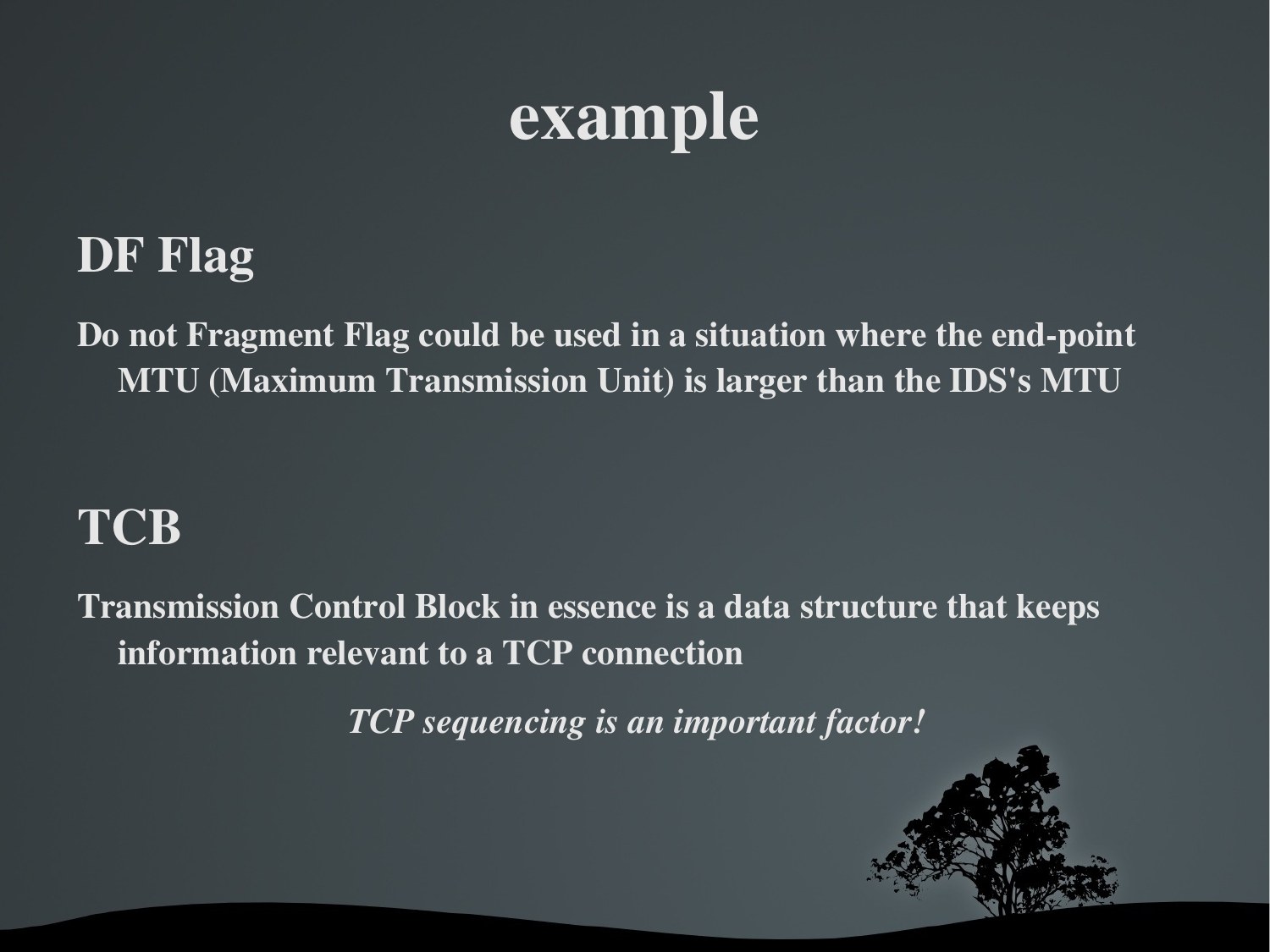# The TCB Issue

- How does an IDS reorder unordered stream?
	- The same was as any other TCP implementation
		- Sequence Number's
- So when does the IDS initiate a TCB?
	- Bloody good question!

*You've guessed it, make a mistake here and your bad guy could well be in the clear.*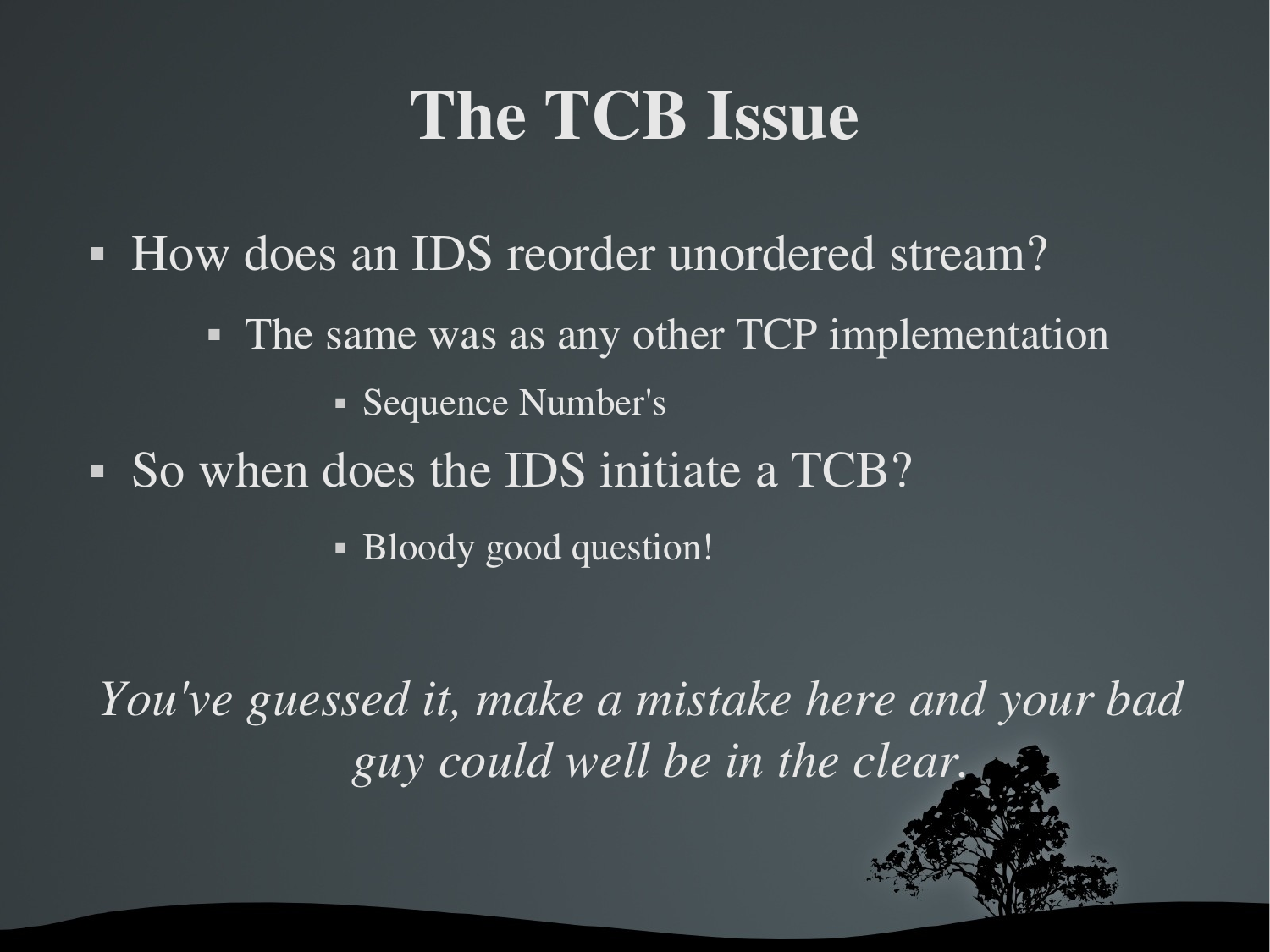### Where to start

#### $\blacksquare$  3 Way Handshake = SYN SYN/ACK ACK

- Totally susceptible to evasion attacks
- Miss the 3WH and your IDS is desynchronised from the data stream.
- This is NOT good!!!!
- Take sequence from traffic
	- Totally susceptible to insertion attacks
	- **Establish rouge TCB's and occupy resources**
	- Can potentially recover from desynchronisation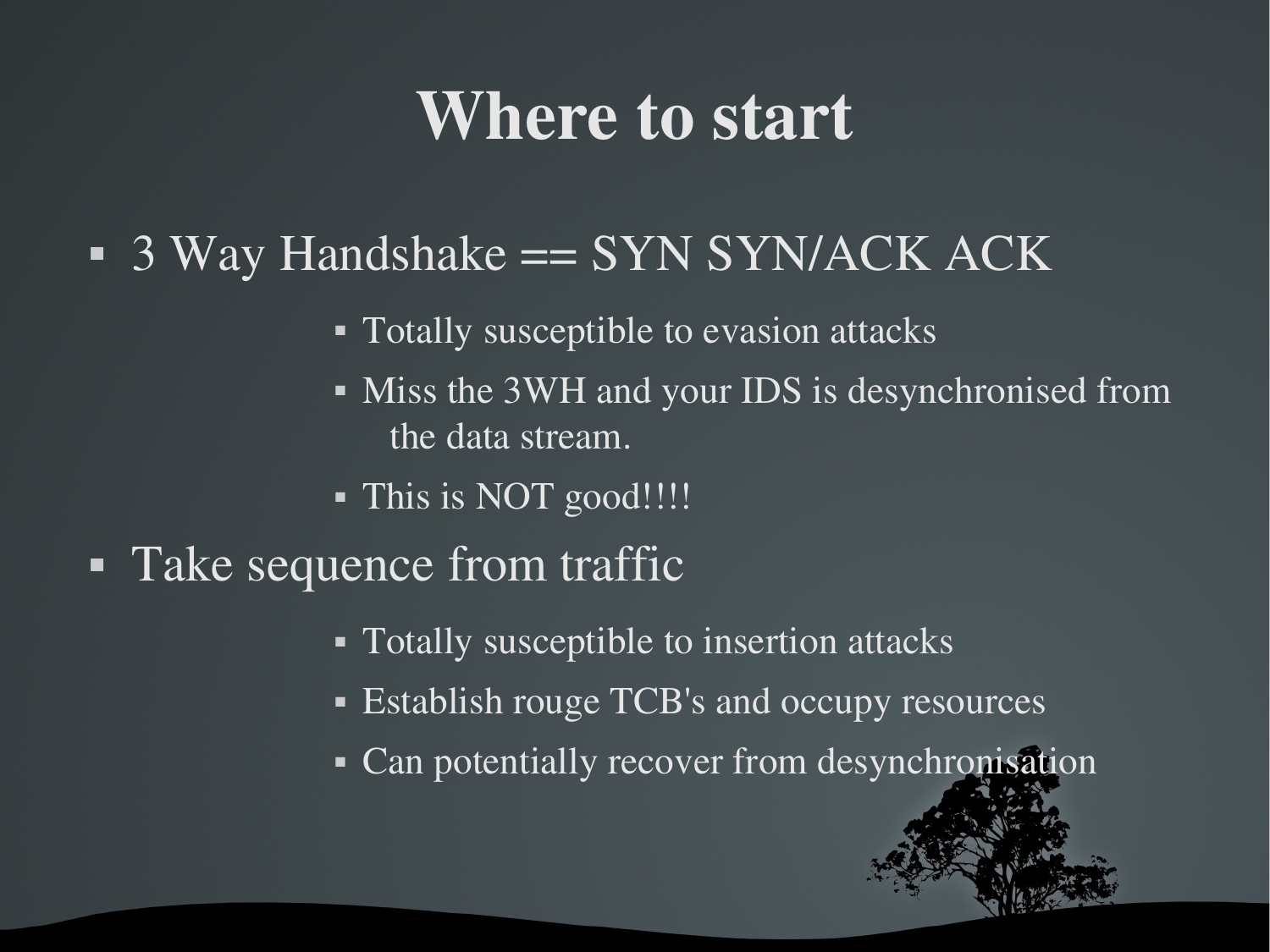# Reassembly Attacks

- Reality x2 different looking streams within x1
	- These attacks are the fine line between interpretation of the streams by IDSes and End-Points
- **Insertion Vs Evasion** 
	- Both can have devastating effects on an IDS
- Network Protocol inconsistencies
	- Can happen at TCP as well as IP
	- **Example overlapping fragments**

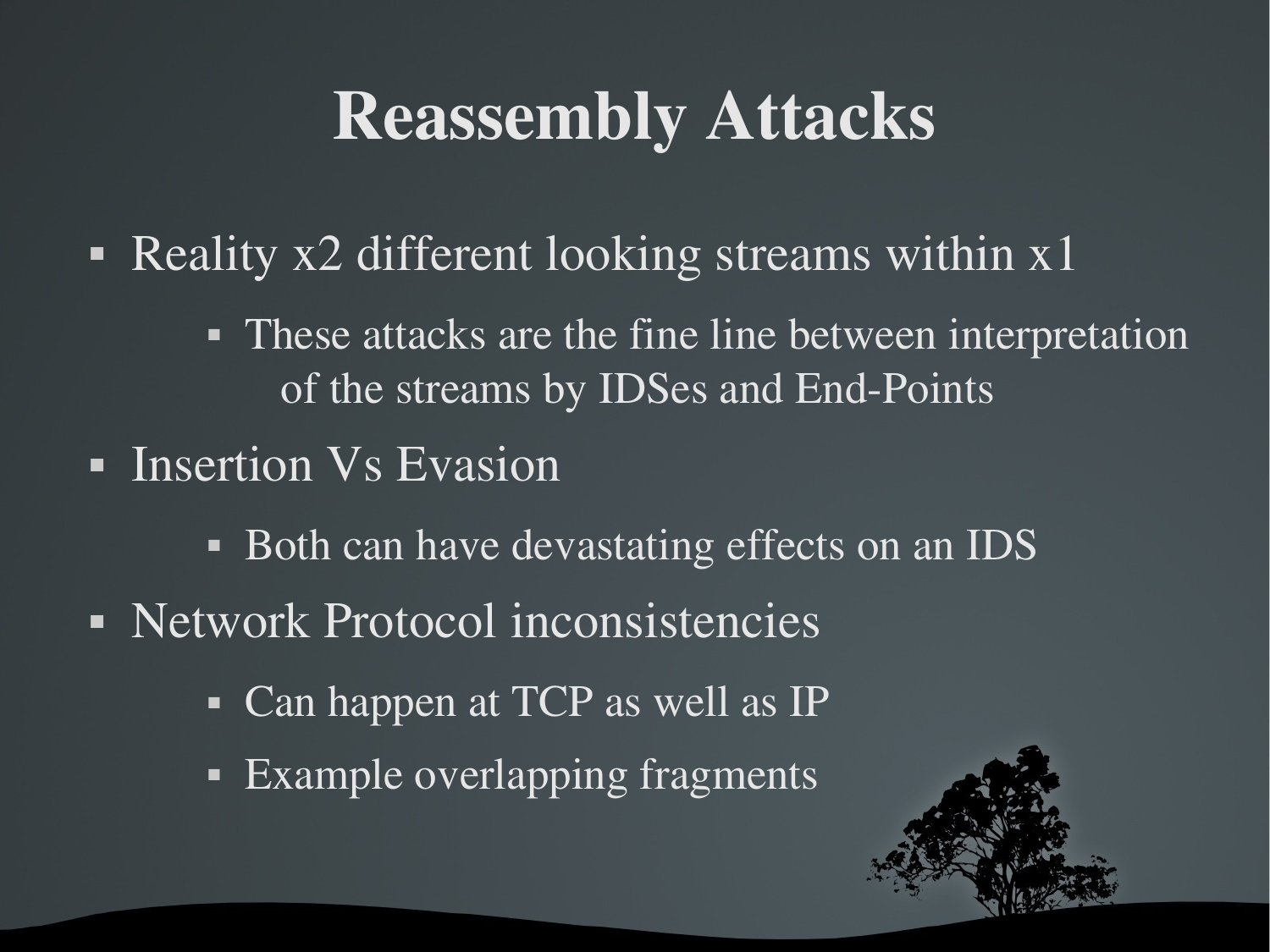# Overlapping Fragments

- **Windows** 
	- Always favours the old data in over lapping fragments
- $\blacksquare$  Unix

• Always favours new data in over lapping fragments • There are more than "TWO" IP implementations • They all have different ways of dealing with it • Lets not talk about flags and overlapping. :/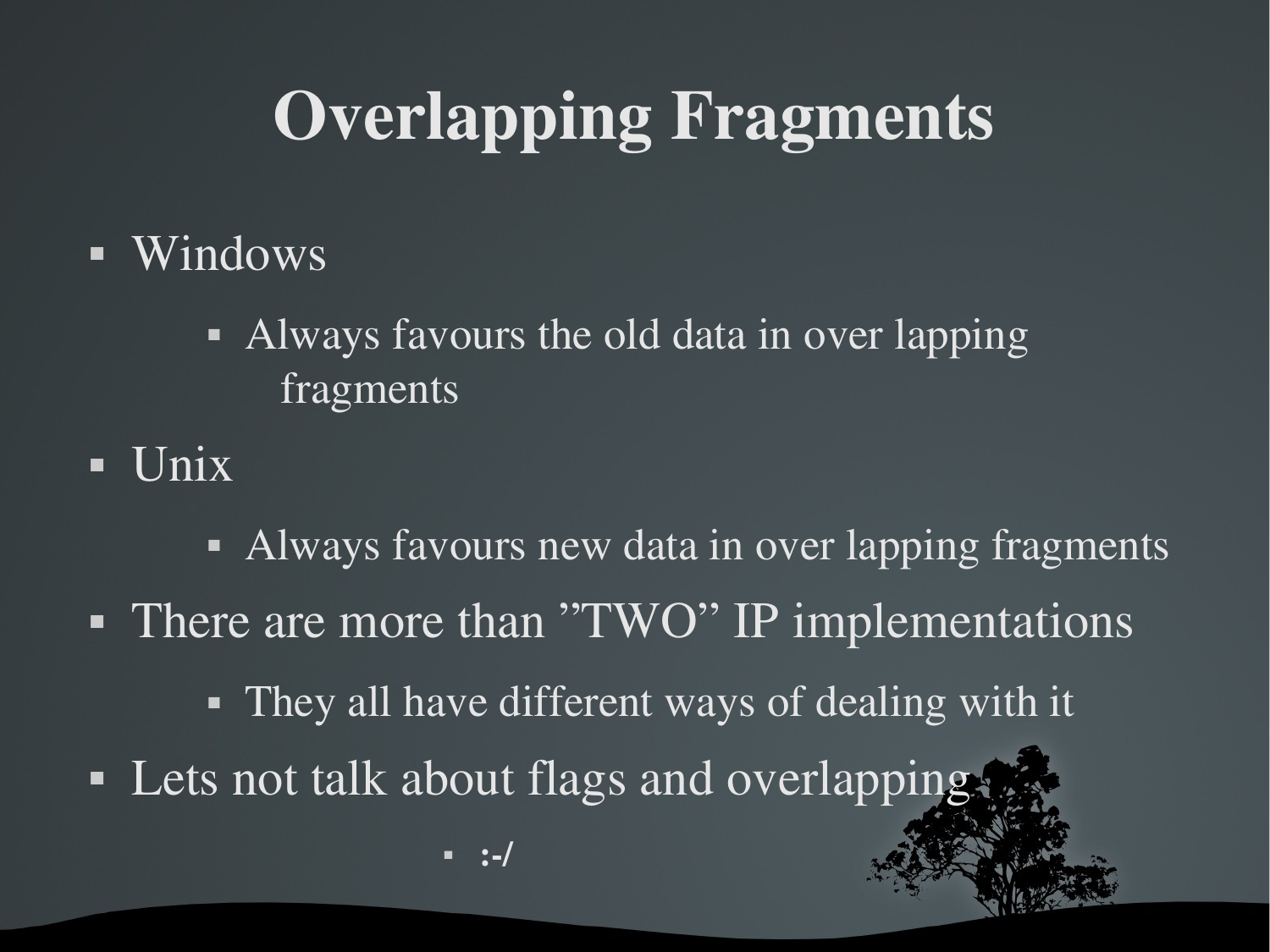# **Summary**

- IDS/IPS cannot stop all known attacks now never mind unknown ones.
	- Will vendors please stop promising the earth #KthxBai
- IDS/IPS doesn't need to be like a web server!
	- It needs to be like ALL the web servers EVAR!
- You can only analysis what you understand
	- Data/Information is king
- Deep Packet Inspection

 $\bullet$  O'rly